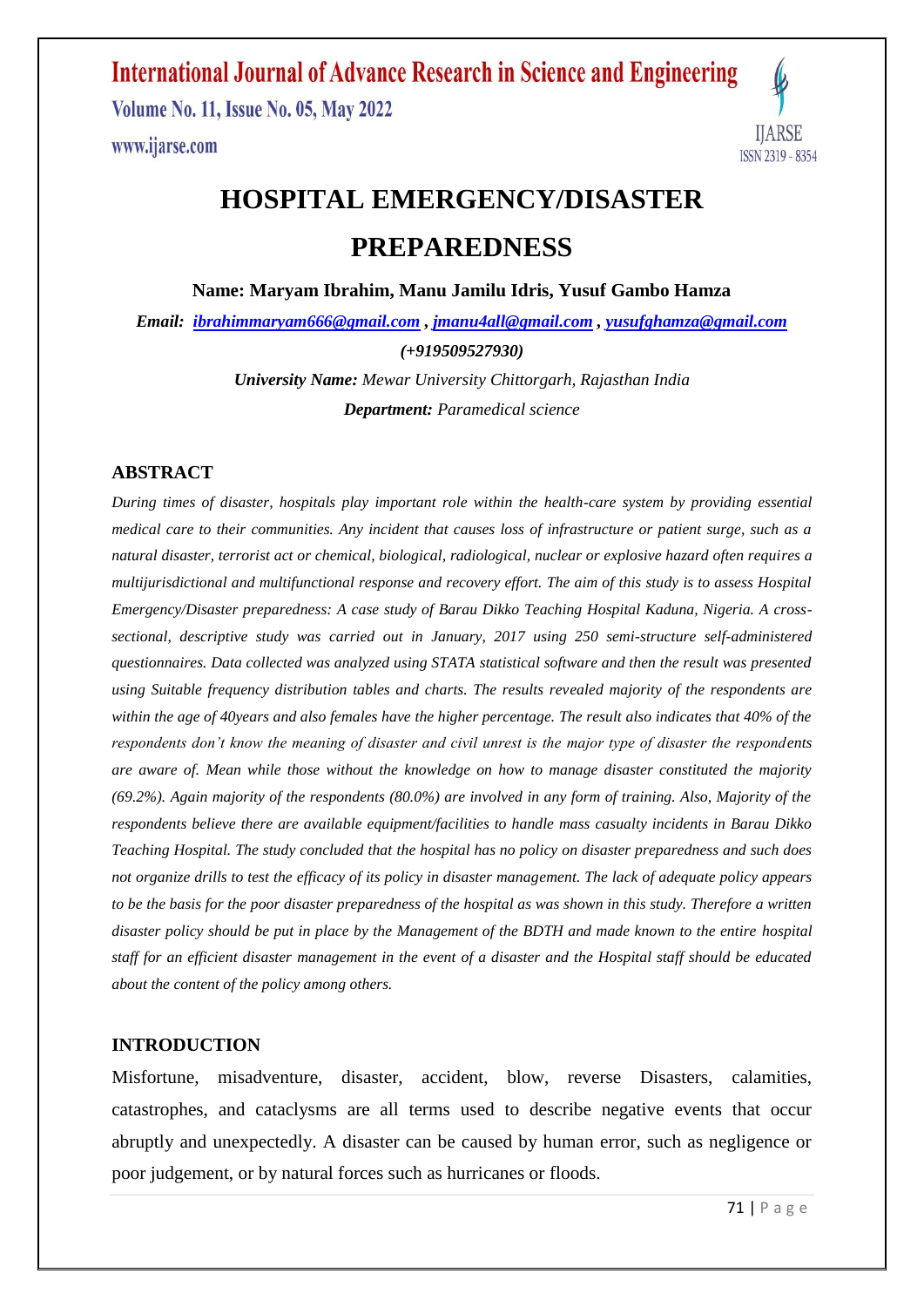

Health issue being one of the most crucial service, from the point of view of caring  $\&$ rehabilitation of injured &preserving formalities for dead, requires the highest state of alertness round the clock, all 365 days of the year, with no breaks for any reason.

During disasters, hospitals play an important role within the health-care system by providing essential medical care to their communities. Any incident that causes infrastructure loss or a patient surge, such as a natural disaster, terrorist act, or chemical, biological, radiological, nuclear, or explosive hazard, for example, frequently necessitates a multijurisdictional and multifunctional response and recovery effort. Due to a scarcity of resources, a rush in demand for medical services, along with communication and supply line disruptions, poses a severe obstacle to health-care delivery. To enhance the readiness of health facilities to cope with the challenge of a disaster hospital need to be prepared to initiate fundamental priority action. Hospitals are complex and potentially vulnerable institutions that rely on outside assistance and supply lines. Furthermore, given the current emphasis on cost containment and efficiency, hospitals frequently operate at near capacity during a disaster. An interruption in standard communications external support services or a natural disaster or supply delivery can disrupt essential hospital operations, and even a minor unanticipated increase in admission volume can overwhelm a hospital beyond its functional reserve. Employee turnover and a lack of critical equipment and supplies can limit access to necessary care and occupational safety. Even for a well prepared challenge. Amid those challenges and demands, the systematic implementation of priority actions can help facilitate a timely and effective hospital based response. The concept of a hospital incident command centre was thus developed. It is an incident command system (ICS) designed for hospitals and intended use in both emergency and non emergency situation it provide hospitals of all sizes with tools needed to advance their emergency preparedness and response capability both individuality and as members of the broader response community.

During the last decade medical organizations in many countries have instituted programs to maintain preparedness in order to cope with threats of mass casualty incidents (MCI) A mass casualty incident (often shortened to MCI and sometimes called a multiple casualty incident or multiple casualty situation) is any incident in which emergency medical services and resources such as personnel and severity of casualties like natural or manmade disasters.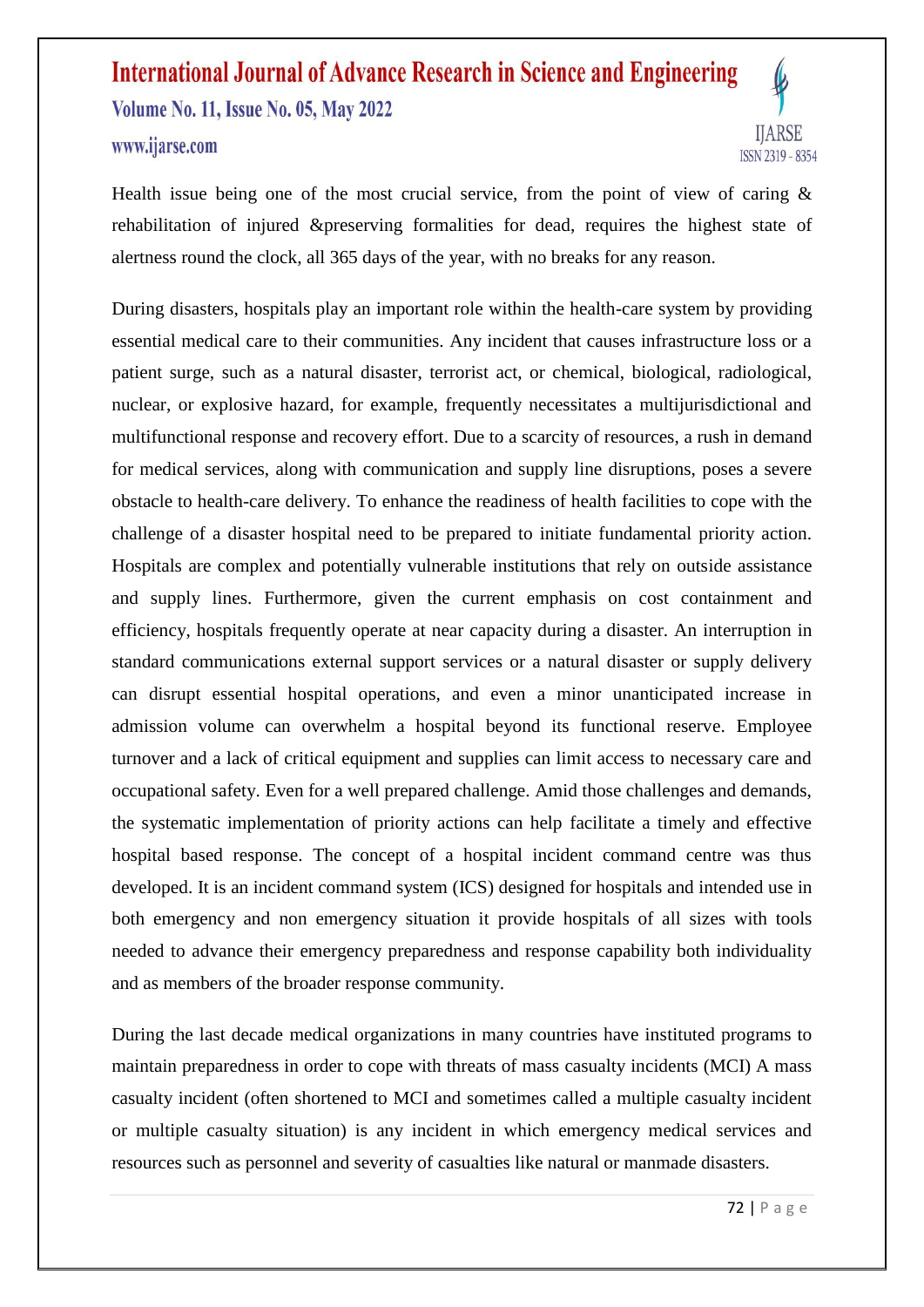

Meeting the challenge of emergency preparedness necessitates defining the components of readiness for a MCI one definition is the preparedness pyramids which identifies (1) planning and policies, (2) equipment and Infrastructure, (3) staff knowledge and capabilities, and (4) training and drills are the major components of maintaining a high level of preparedness in hospitals. Disaster plans must be established. A disaster plan should serve as the mechanism for tailoring the response to specific scenarios and locations such organizational plans serve as a basic for an effective response to treating casualties during emergencies, as they delegate those who response prepare the necessary infrastructure and train medical teams.

Nevertheless, one must not regard the plan as the entire essence of emergency preparedness, but rather as one element in a spectrum of activities an effective perspective is to view the planning as a holistic process that includes activities amid at improving emergency response.

#### **RESEARCH METHODOLOGY**

#### **DATA COLLECTION TECHNIQUE**

Data was obtained using a well-structured questionnaire arranged in section labeled with alphabet with each section reflecting the objective of the study. Self-administered questionnaires were used to obtained information from the emergency staffs while a checklist was used to obtained information on the disaster preparedness policy, infrastructure and equipment availability of the hospital. The questionnaire included questions on bio-data of a respondents, level of qualification, training and experience in disaster management. Both the questionnaire and the check list are an adaptation of the WHO Hospital Emergency Response Checklist

#### **TYPE AND SOURCE OF DATA**

#### Primary and secondary source

Primary data: this include data generated from administration of questionnaires, oral interview, and field survey, they are raw information, not process anywhere before but for the purpose of this research. This includes information like Hospital Emergency, Disaster Preparedness Among Staff of Barau Dikko Teaching Hospital, Kaduna State.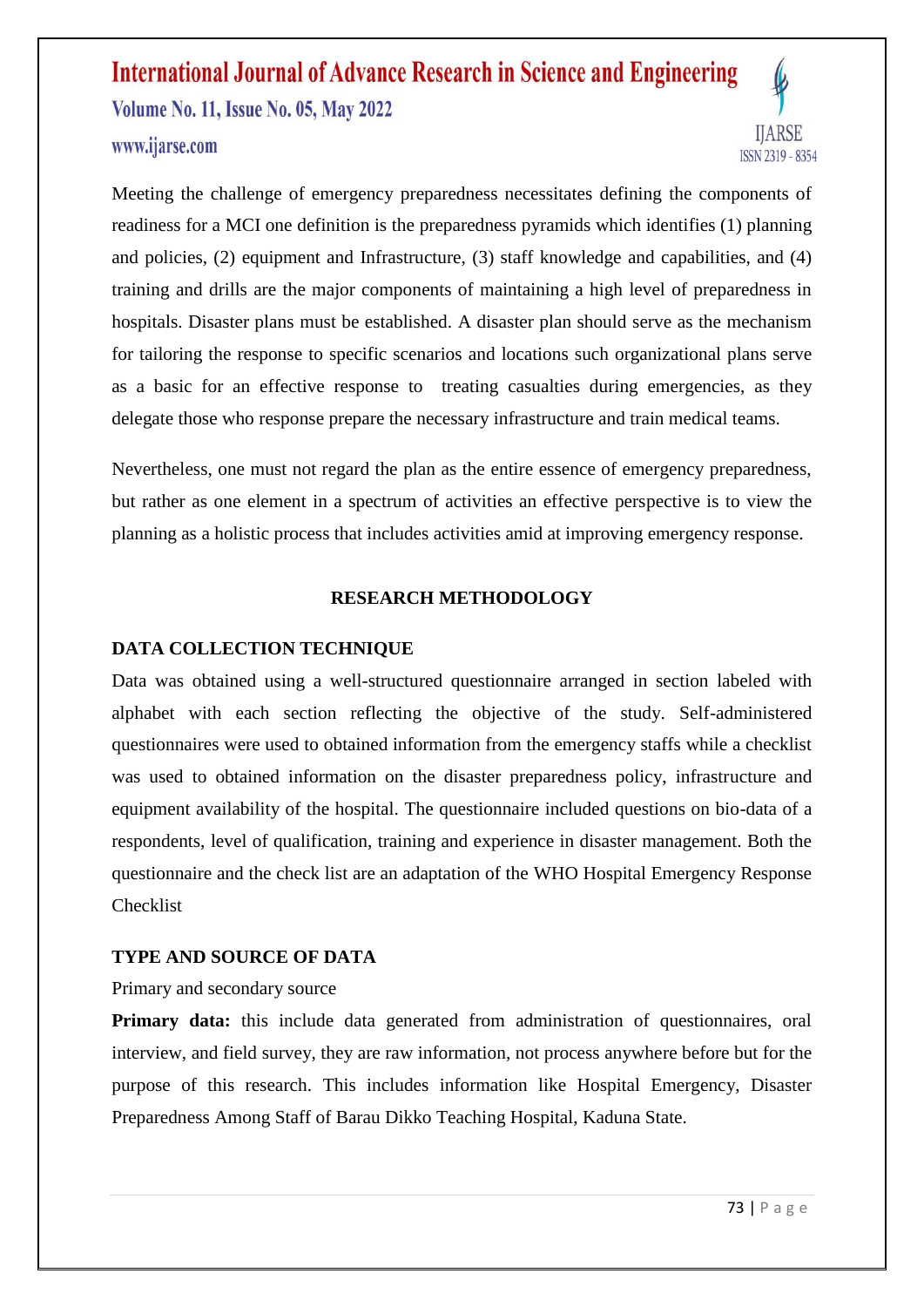

**Secondary data:** This includes already processed information generated form secondary sources like textbooks, environmental journal, magazines, newspaper, thesis, the internet. Such data include maps of the study area, population statistics etc.

#### **RESEARCH DESIGN**

Both **Descriptive and exploration survey Design** will be used for the study .survey are the most common type of descriptive research performed in health and human performance. In survey research, opinions or practices are obtained from a sample of people representing a population using interview or questionnaire .the inf0ormation thus obtain will provide a basis for making comparisons and determining trends. It will reveals current weaknesses and or strength in a given situation and provide information for decision making (Baumgartner, Strong & Hensley 2002).

#### **SAMPLING TECHNIQUE**

Creswell (2002; 163) defines a sample as a sub group of the target population that the researcher plans to study for the purpose of making generalization about the target population. The sample in this study comprises of Doctors, Nurses and Attendants working in Barau Dikko Teaching Hospital Kaduna at the time study will be conducted.

Inclusion criteria are the characteristics that the respondent must have in order to be included in the study (Burns and Grove 2001:367). Respondent must meet the following criteria.

- Male or Female
- Doctors, Nurses and Attendants
- Must be working in Barau Dikko TeachingHospital, Kaduna.

**Probability Sampling Approach** will be used for the study. Sampling refers to the systematic method of selecting subjects for the study (Baker 1998:148) in probability sampling, each unit in the population has a chances of being selected .the sample can be said to be representatives of the population from which it was selected and as such generalization of finding can be made to the population (Araoye,2004 & Baumgartner et al 2002.

#### **DATA ANALYSIS**

Data analysis is a systematic organization and synthesis of research data and a testing of the research hypothesis using the data (Polit & Hungler 1999).In this study, data analysis will be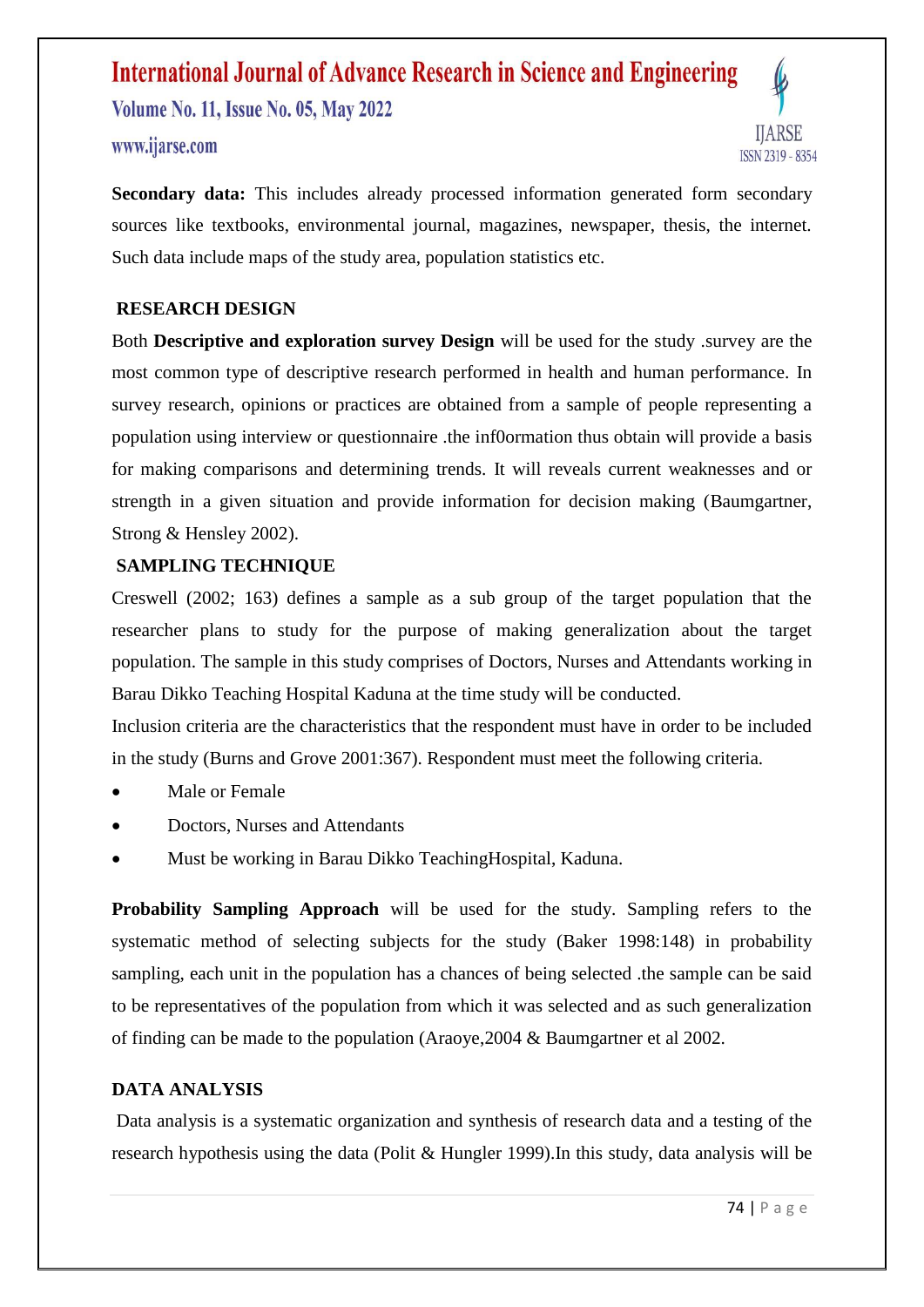www.ijarse.com



done in collaboration with a biostatistician using STATA statistical software .Descriptive statistics will be used in the analysis and univariate analysis, which include frequency distribution of key items, which will be represented. Vicarite analysis (Cross tabulation) will be used to describe the study hospital emergency disaster preparedness among Doctors, Nurses and Attendants.

#### **RESULTS**

| <b>Variable</b>            | Frequency | Percent |
|----------------------------|-----------|---------|
| Age (in years)             |           |         |
| $20 - 25$                  | 13        | 5.2     |
| 26-30                      | 37        | 14.8    |
| $31 - 35$                  | 61        | 24.4    |
| 36-40                      | 59        | 23.6    |
| $\geq 41$                  | 80        | 32.0    |
| <b>Sex</b>                 |           |         |
| Male                       | 100       | 40.0    |
| Female                     | 150       | 60.0    |
| <b>Marital Status</b>      |           |         |
| Single                     | 57        | 22.8    |
| Married                    | 193       | 77.2    |
| <b>Years of Experience</b> |           |         |
| $1 - 5$                    | 18        | 7.2     |
| $6-9$                      | 22        | 8.8     |
| $10-15$                    | 117       | 46.8    |
| $\geq 16$                  | 93        | 37.2    |
| <b>Profession</b>          |           |         |
| <b>Nurse</b>               | 107       | 42.8    |
| Doctor                     | 44        | 17.6    |
| Pharmacist                 | 22        | 8.8     |
| Laboratory scientist       | 13        | 5.2     |

#### **Table 1 Socio-Demographic characteristics of the Respondents (n 250)**

75 | P a g e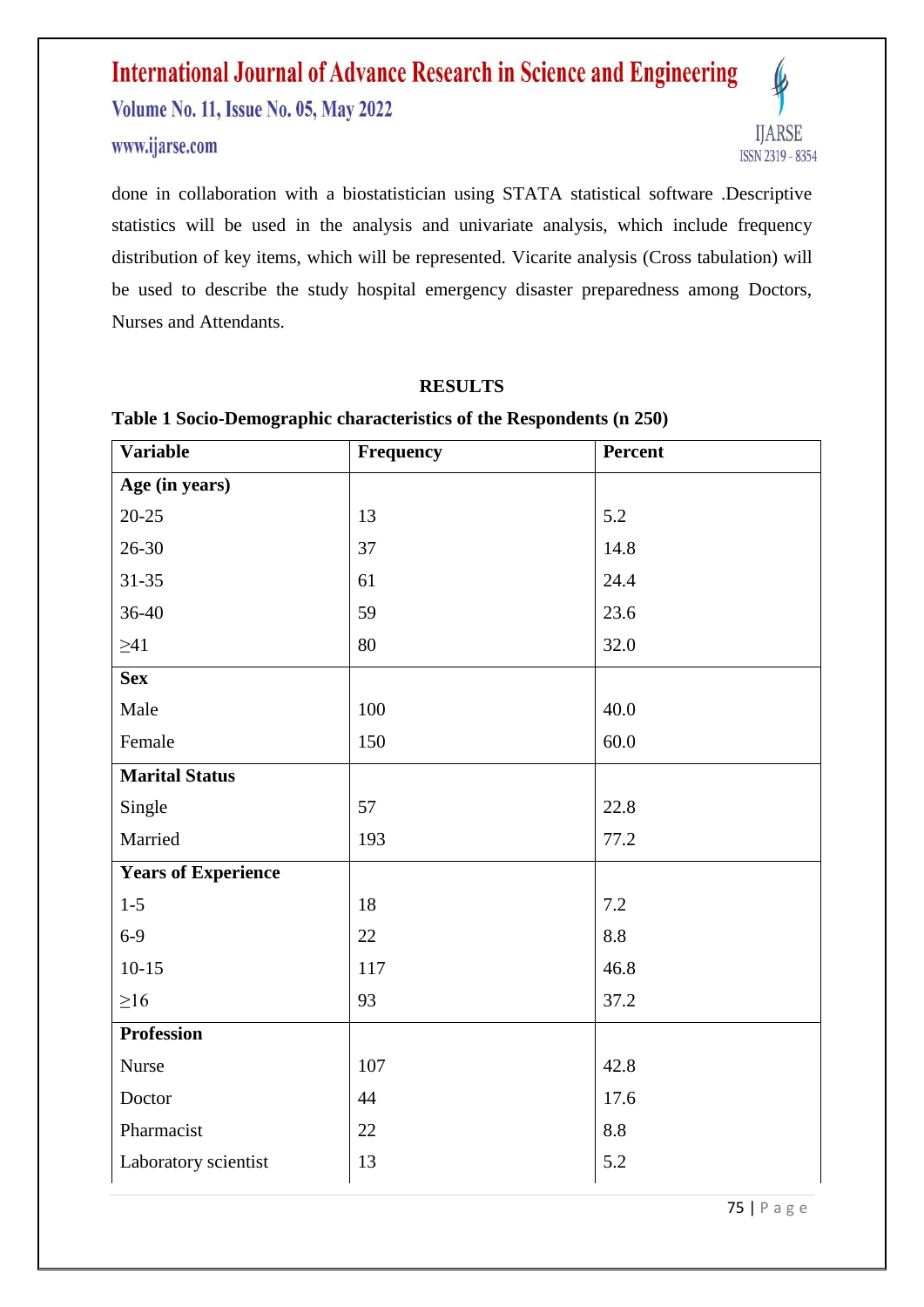## **International Journal of Advance Research in Science and Engineering**

**Volume No. 11, Issue No. 05, May 2022** 

#### www.ijarse.com



| Medical records               | 10             | $\overline{4}$ |
|-------------------------------|----------------|----------------|
| <b>Attendants</b>             | 54             | 21.6           |
| <b>Specialization</b>         |                |                |
| Orthopedic Doctor             | 5              | 2.0            |
| Cardiothoracic surgeons       | $\overline{2}$ | 0.8            |
| <b>Trauma Doctor or Nurse</b> | 20             | 8.0            |
| None specialize               | 223            | 89.2           |

Table 1 above shows that majority of the respondents are within the age of 26-40 year (62.8%) while female constitute the highest population of the study with 60% of the total respondents. Then 77.2 % are married and 62.8% have 1-15 years of working experience.

| <b>Variable</b>                                                   | <b>Frequency</b> | <b>Percent</b> |  |  |
|-------------------------------------------------------------------|------------------|----------------|--|--|
| <b>Meaning of disaster</b>                                        |                  |                |  |  |
| <b>Fully Correct response</b>                                     | 52               | 20.8           |  |  |
| partially correct response                                        | 98               | 39.2           |  |  |
| Incorrect response                                                | 100              | 40.0           |  |  |
| identified<br>of<br><b>Disasters</b><br>by<br>the<br><b>Types</b> |                  |                |  |  |
| respondents                                                       |                  |                |  |  |
| Fire                                                              | 71               | 28.4           |  |  |
| Flood                                                             | 29               | 11.6           |  |  |
| Road accident                                                     | 47               | 18.8           |  |  |
| Civil unrest                                                      | 103              | 41.2           |  |  |
| Knowledge on disaster management                                  |                  |                |  |  |
| Those with knowledge                                              | 77               | 30.8           |  |  |
| Those without knowledge                                           | 173              | 69.2           |  |  |

**Table 2 Respondents Knowledge on Disaster and Disaster management (n 250)**

The above table indicates that (40%) of the respondents don't know what disaster is all about. Also, civil unrest is the major type of disaster the respondents are aware of, while those without knowledge form 69.2% on how to manage disaster.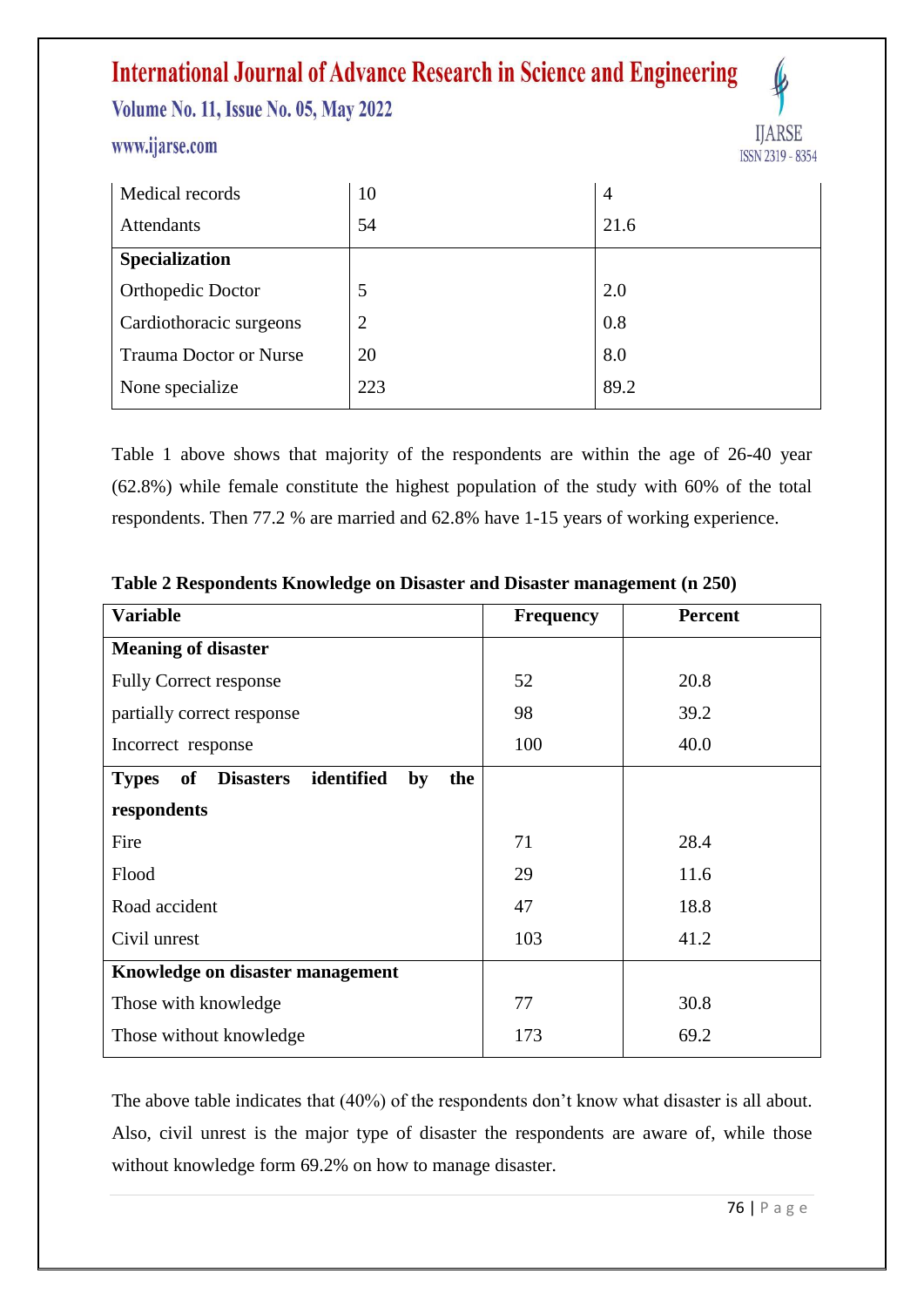### **International Journal of Advance Research in Science and Engineering**

**Volume No. 11, Issue No. 05, May 2022** 

www.ijarse.com



| <b>Variable</b>                                              | Frequency | <b>Percent</b> |
|--------------------------------------------------------------|-----------|----------------|
| Attendance of training on emergency preparedness             |           |                |
| Yes                                                          | 200       | 80.0           |
| N <sub>o</sub>                                               | 50        | 20.0           |
| in<br>since<br>training<br><b>Years</b><br>last<br>emergency |           |                |
| preparedness                                                 |           |                |
| $1 - 2$                                                      | 33        | 16.5           |
| $3-4$                                                        | 42        | 20.0           |
| $\geq 5$                                                     | 125       | 62.5           |
| No. of time involved                                         |           |                |
| $1-4$                                                        | 120       | 60.0           |
| $5 - 10$                                                     | 67        | 33.5           |
| $\geq$ 11                                                    | 13        | 6.5            |
| <b>Involved in Hospital drills</b>                           |           |                |
| Yes                                                          | 50        | 25.0           |
| No                                                           | 150       | 75.0           |

#### **Table 3 Training on disaster management by the respondents (n=250)**

Table 3 above revealed that most of the respondents (80.0%) attended training on emergency preparedness and 62.5 attended training in the last five years and above. also 60% of the respondents are involved in a training for not more than four (4) times, the majority of the respondents (75%) are not even involved in any form of drills.



Figure 1: Availability of adequate equipment/facilities required for disaster management  $(n=250)$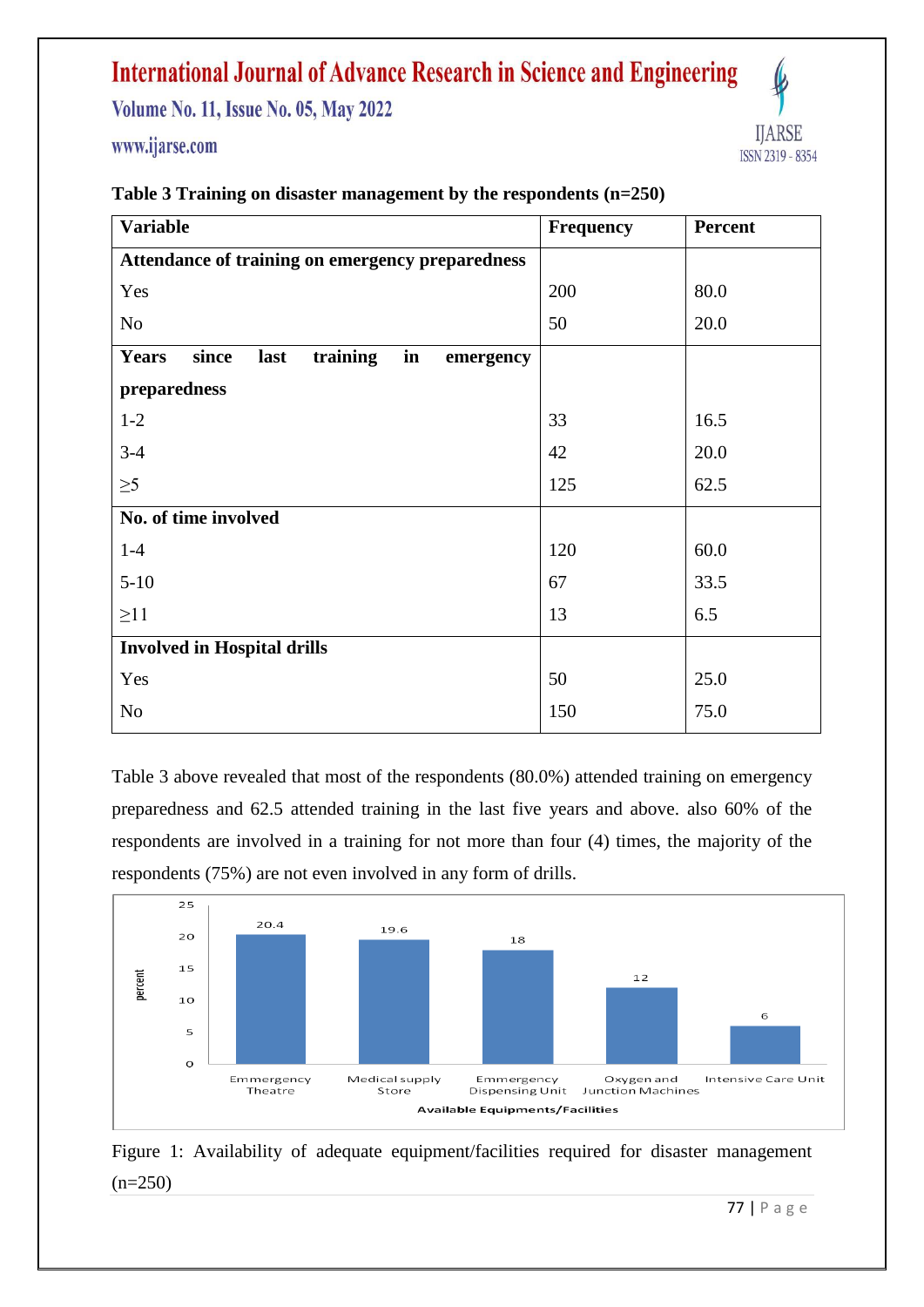The availability of emergency theatre, oxygen and sunction machine and ICU were 20.5%, 12% and 6% respectively.



Figure 2: Availability of the hospital disaster preparedness policy (n=250). The above chart shows that about 72.8% of the respondents believed that BDTH don't have disaster preparedness policy neither is there a hospital incident command centres.



Figure 3: Disaster Preparedness assessment of the Hospital by the respondents (n=250) Majority of the respondent assessed the preparedness to be poor (58.85) while 21.2%, 12%, and 8%, described the preparedness as good, very good and excellent respectively.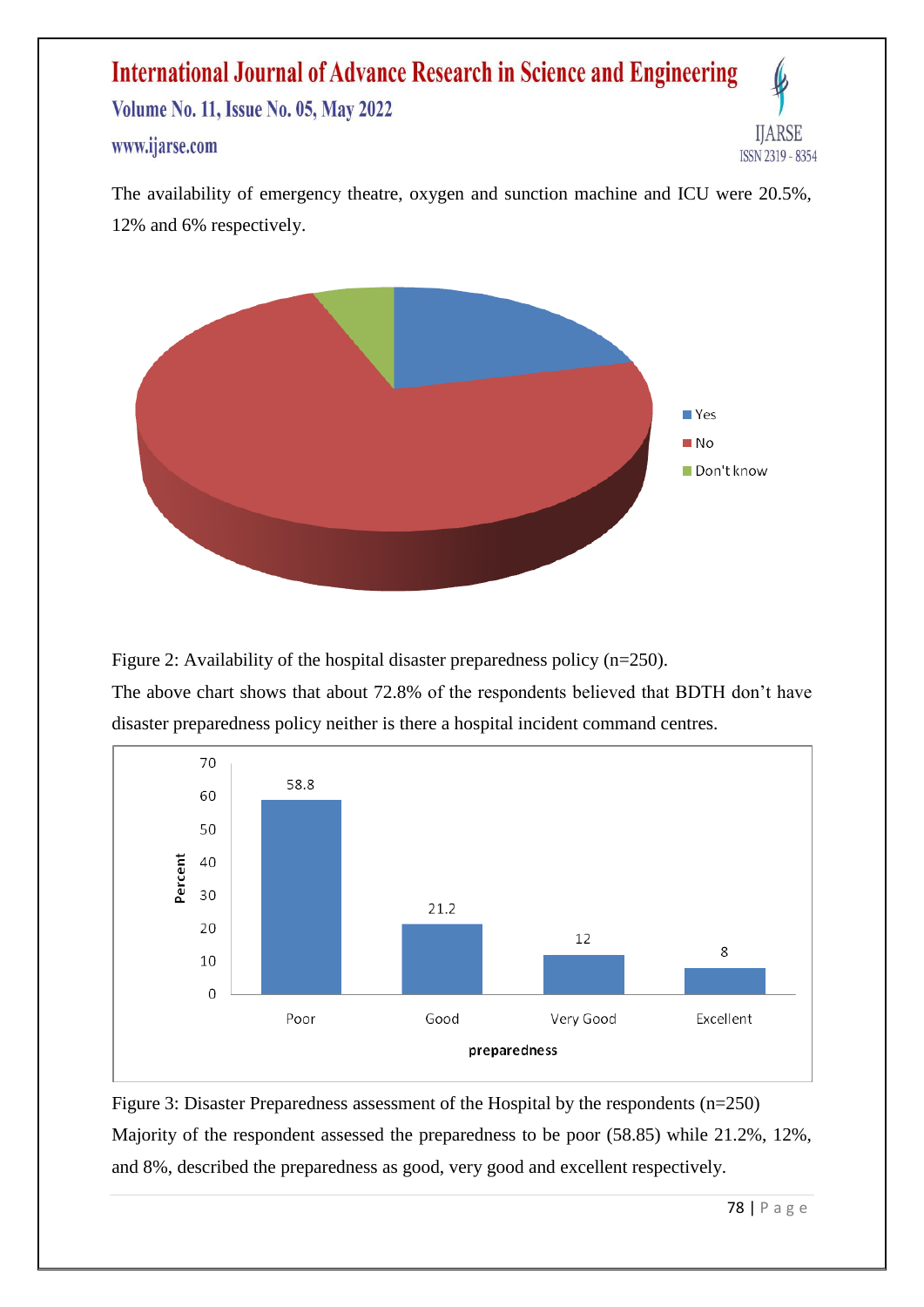#### **DISCUSSION AND CONCLUSION**

#### **DISCUSSION**

This study aim to assess the knowledge of staff's on disaster and disaster preparedness of Barau Dikko Teaching Hospital (BDTH) Kaduna as a case of study and majority of the respondents 32 were found to be within 20 to 40 years this may reflect a good age for hospital staff to be knowledgeable about disaster and disaster preparedness. The other significant proportion of staff are above 41 years which may not have enough skills and experience of guide the younger staff in disaster management.

Majority of respondents were nurses. This can be explain by the fact that they constitute the bulk of workforce in the hospital and in the presence, they are the next in tern of skills and experience in managing patient and providing the first aid care hence their large representation also show their knowledge on disaster and disaster preparedness.

More than half of the respondents believe there is emergency response service in the hospital and its good while majority of the respondents believe the hospital lack the necessary equipment to handle a mass causality incident. The former figure as commented earlier may be the attributed to individual perception, the hospital protocol of prompt referral and also knowledge gap on efficient disaster and disaster preparedness. In the same vein, majority of the respondents believe the hospital lack adequate manpower for efficient mass casualty response. This indeed gives a pointer to the need for the provision of more equipment required for disaster management.

Majority of respondents had knowledge of what mass causality incident is; furthermore majority of the respondents also are not in any form of drills. This indicates a very poor understanding of how the hospital is run in times of disaster by staff. It gives a pointer to either lack of hospital policy on disaster preparedness or a lack of implementation if such a policy exists. It also predicts a chaotic and inefficient handling of hospital in the events of disaster. However this statistic is not surprising going by the fact that only few of the respondents had received any form of training in disaster preparedness.

IIARSE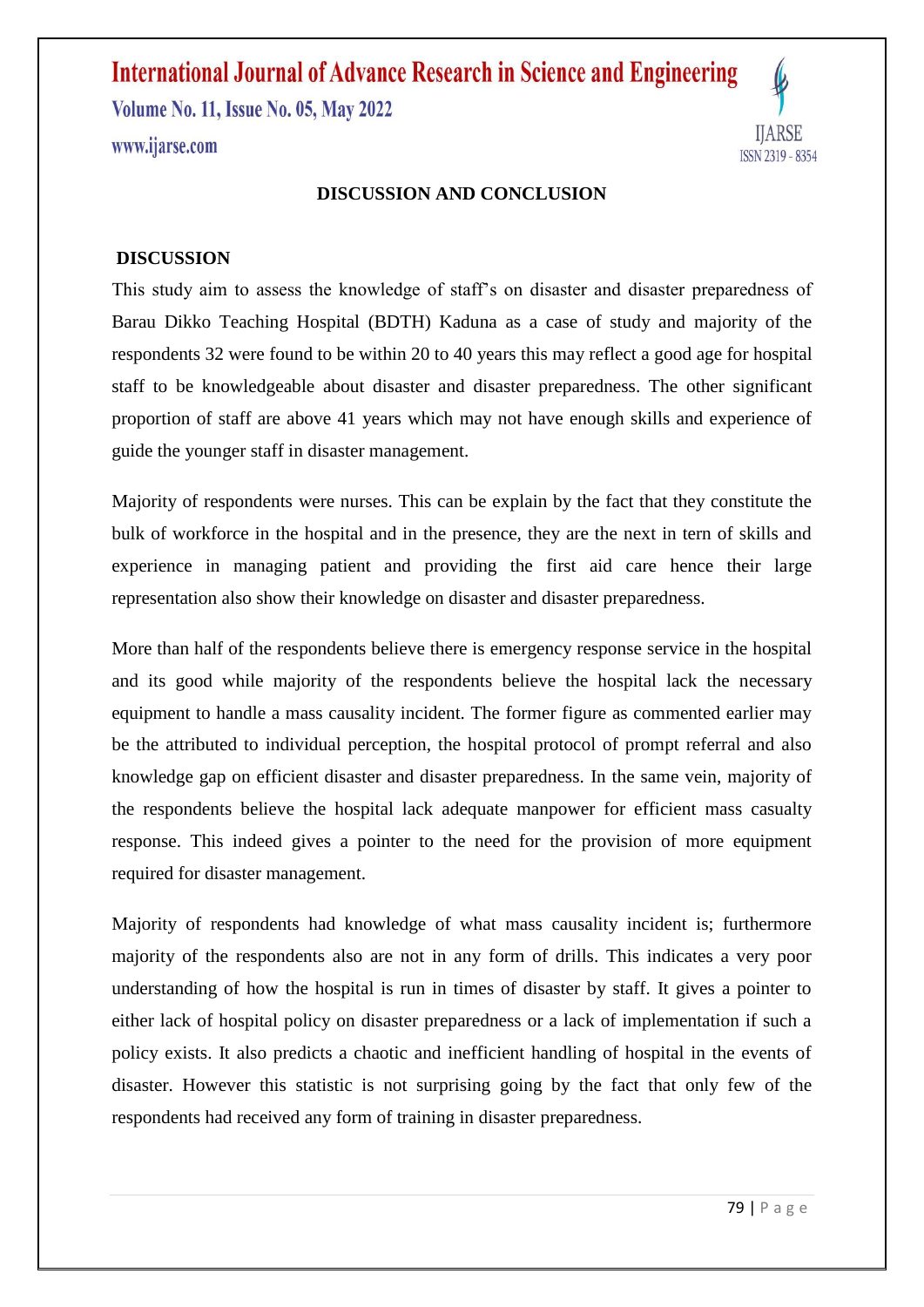#### www.ijarse.com



With the response obtained from respondents who took part in this study judging by the poor level of awareness about disaster preparedness. It is not surprising to find out that the hospital had no written policy on disaster preparedness translating into a lack of an incident command center and a hospital lockdown protocol. Interestingly however the hospital has an effective communication system between various department and unit. This will be highly beneficial for emergency service in the hospital but on the other hand without a laid down policy on disaster management, this service may not be of much benefit considering the predictable chaos that will exist. Unlike in the United State of America where all hospital had an emergency response plan this study has shown that such is not the case in BDTH on the other hand, looking at the scenario in a sister African country, the management at a Johannesburg Hospital aware of the disaster preparedness of the hospital and its plans, and disaster knowledge their attitudes towards the plans and drills were largely positive. However, the practices were deficient and work still needs to be done with regard to ongoing training, performance of drills and frequency of regular updating of the plans. However the plan alone is not all it takes to be prepared against disaster as a plan which has not been tested and reviewed may be worse than no plan at all. It can build a false sense of security in the health care facility about its level of preparedness.

#### **5.2 CONCLUSION**

The study showed that the hospital has no policy on disaster preparedness and such does not organize drills to test the efficacy of its policy and also had no sufficiently manpower in disaster management. The lack of a policy appears to be the basis for the poor disaster preparatory state of the hospital as was shown in this study.

#### **REFERENCES**

- [1]. Adini B., Goldberg A., Cohen R. and Bar-Dayan Y. (2014). Relationship between Equipment infrastructure for pendemic influenza and performance in an Avain flu Drill. http;//eini.bmLy.com/content/26/11/786.full
- [2]. Affirma K., Amy H.K., Kristi-L. K., and Roger J.L. (2014). Current Hospital Disaster Preparedness Lockdown. [www.aflii-maine.com/hospital-lockdown.](http://www.aflii-maine.com/hospital-lockdown)